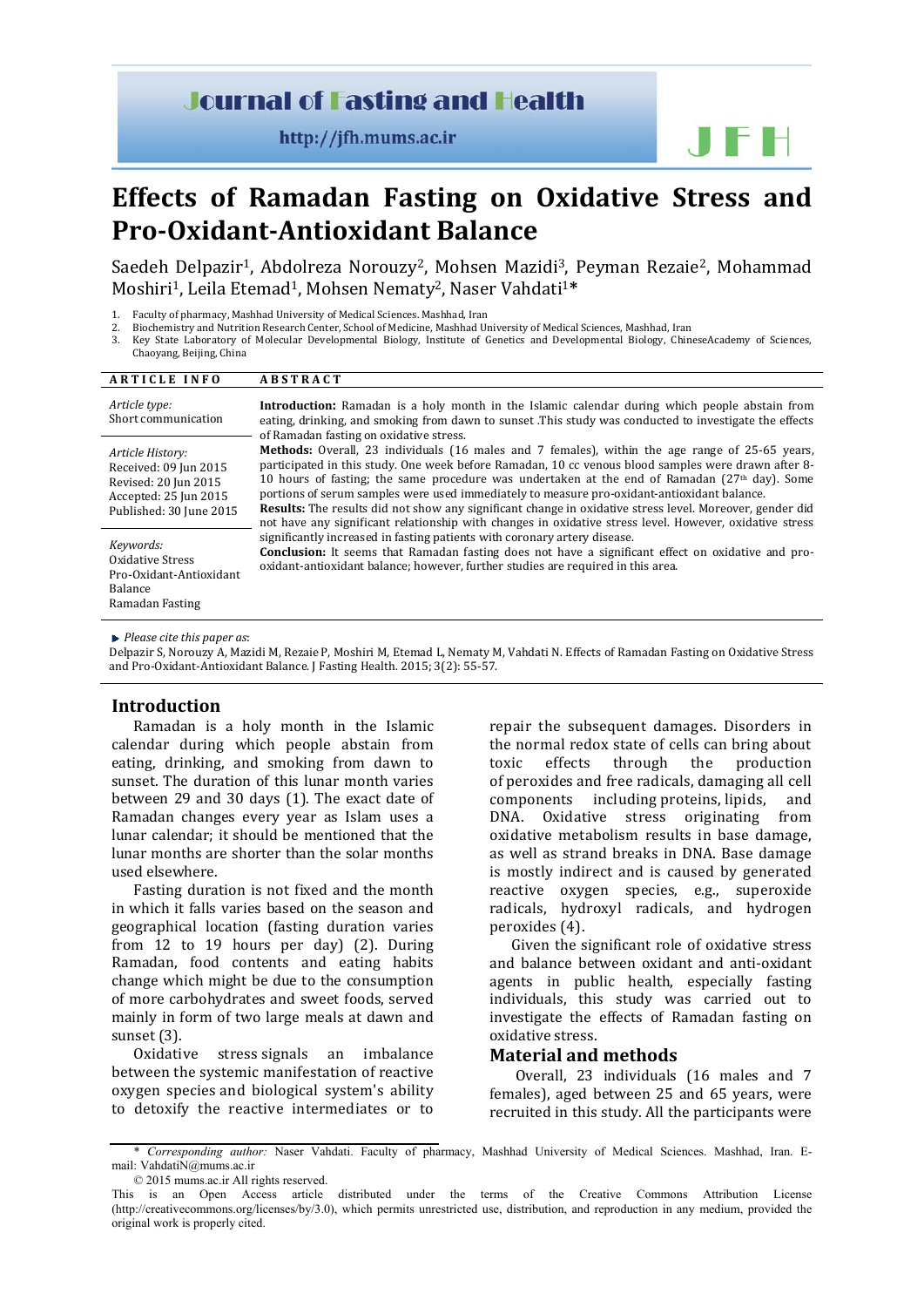trained for leading a healthy life, based on their routine clinical and laboratory checkups. Medications, antioxidant agents, or supplements (e.g., herbal, mineral and vitamin supplements) were not used by any of the participants. None of the subjects consumed alcohol or cigarettes on a regular basis.

One week before Ramadan, 10 cc venous blood samples were drawn after 8-10 hours of fasting; the same procedure was undertaken at the end of Ramadan (27th day). Some portions of the serum samples were used immediately to measure pro-oxidant-antioxidant balance (PAB). A modified PAB assay was applied based on the this method [\(5\)](#page-2-4).

#### *Ethical considerations*

The aims and methods of the study were explained to the participants and consequently, consent forms were obtained from the participants before being enrolled in the study. Moreover, the study protocol was approved by the Ethics Committee of Research of Mashhad University of Medical Sciences, Mashhad, Iran.

#### *Statistical analysis*

Analyses of the collected data were performed, using SPSS version 22. Paired t-test was performed to compare the obtained data before and after Ramadan. Moreover, non-paired test was used to compare control and patient groups. P value less than 0.05 was considered significant.

### **Results**

The control group was compared with patients with coronary artery disease (CAD), who participated in a study by Nematy and colleagues [\(6\)](#page-2-5). As presented in Table 1, changes in oxidative stress were not significant in the control group. Besides, these changes were not significant in neither of genders. However, according to Table 2, oxidative stress significantly escalated in patients with CAD during Ramadan fasting.

#### **Discussion**

The primary finding of this study was the insignificant effect of Ramadan fasting on oxidative stress. The results of this study were in line with the findings reported by some previous studies [\(7,](#page-2-6) [8\)](#page-2-7). In regard with numerous variables in studies on fasting (e.g., gender, geographical location, fasting duration, disparate diets in different countries, sundry physical activity levels, differences in climate, variations in the season in which Ramadan falls, and health status of the subjects), contradictory results were obtained in different studies. For instance, a number of studies noted that Ramadan fasting ameliorated oxidative stress and pro-oxidant-antioxidant balance [\(9,](#page-2-8) [10\)](#page-2-9), whereas some others reported the detrimental effects of fasting on these variables [\(11\)](#page-2-10). Given the significant effect of fasting on public health in Islamic countries, it is highly recommended to perform further studies in different areas in order to reach comprehensive and reasonable conclusions regarding this issue.

The primary finding of this study was the insignificant effect of Ramadan fasting on oxidative stress. The results of this study were in line with the findings reported by some previous studies [\(7,](#page-2-6) [8\)](#page-2-7). In regard with numerous variables in studies on fasting (e.g., gender,<br>geographical location. fasting duration. geographical location, disparate diets in different countries, sundry physical activity levels, differences in climate, variations in the season in which Ramadan falls, and health status of the subjects), contradictory results were obtained in different studies. For instance, a number of studies noted that Ramadan fasting ameliorated oxidative stress

Table 1. Oxidative stress in the control group during Ramadan

|            |                     | <b>Before</b>                            | After            |         |
|------------|---------------------|------------------------------------------|------------------|---------|
|            |                     | Ramadan                                  | Ramadan          | P-value |
|            |                     | $($ %H <sub>2</sub> O <sub>2</sub> (HK)) | $(\%H_2O_2(HK))$ |         |
|            |                     | Mean±SE                                  | Mean±SE          |         |
| <b>PAB</b> | Control<br>cases    | $80.636 +$<br>4.849                      | 80.065+3.678     | $N.S.*$ |
|            | Control<br>(female) | 98.635+9.924                             | 96.213+5.453     | N.S.    |
|            | Control<br>(male)   | 80.636+4.849                             | 74.572+5.203     | N.S.    |

\*Not significant

**Table 2.** Oxidative stress in patients with CAD during Ramadan

|     | Before Ramadan<br>$($ %H <sub>2</sub> O <sub>2</sub> (HK))<br>Mean±SE | After Ramadan<br>$($ %H <sub>2</sub> O <sub>2</sub> (HK))<br>Mean±SE | P-value  |
|-----|-----------------------------------------------------------------------|----------------------------------------------------------------------|----------|
| PAR | 32.331+3.12                                                           | 55.821+7.70                                                          | P < 0.01 |

and pro-oxidant-antioxidant balance [\(9,](#page-2-8) [10\)](#page-2-9), whereas some others reported the detrimental effects of fasting on these variables [\(11\)](#page-2-10). Given the significant effect of fasting on public health